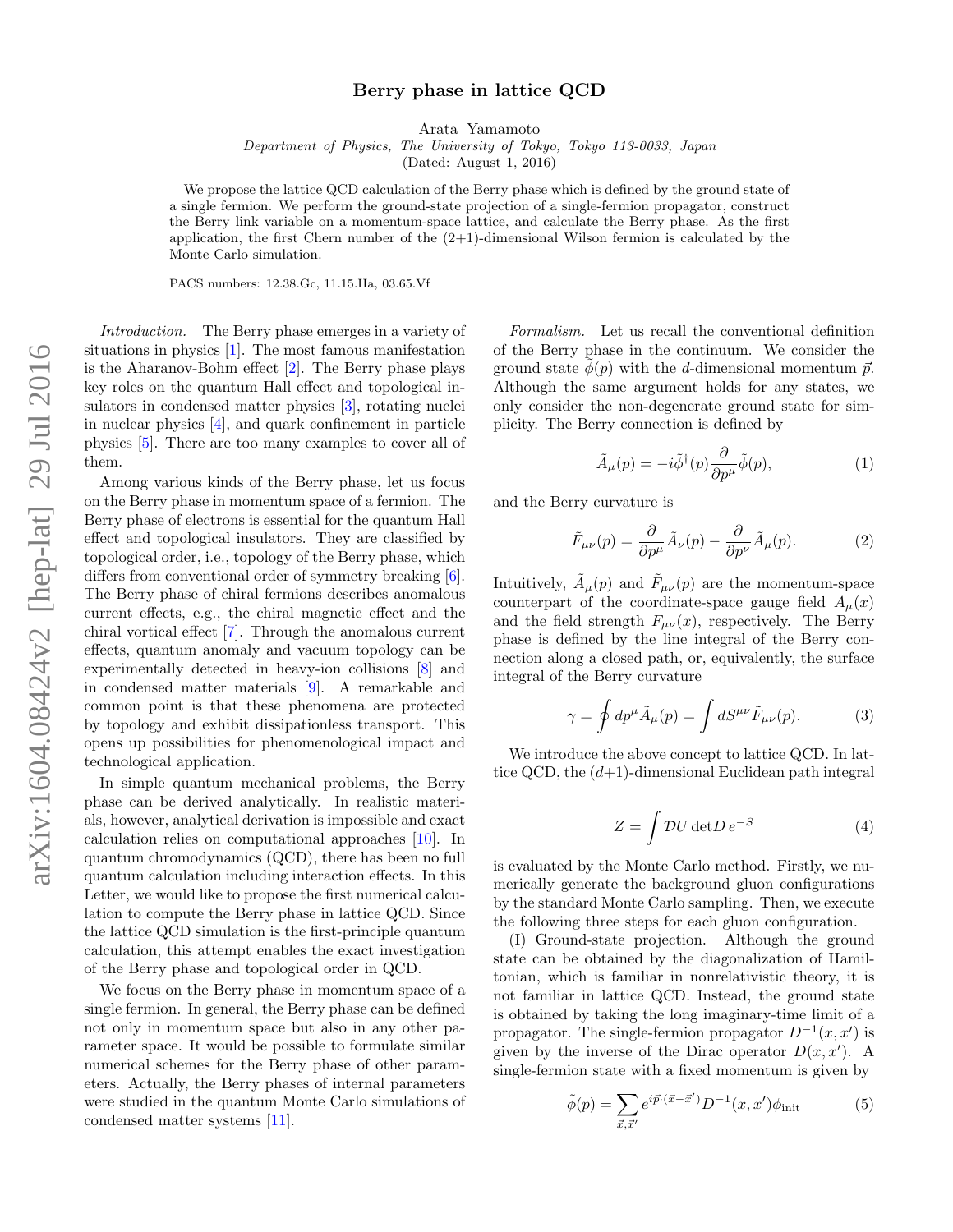with  $x = (\vec{x}, \tau)$  and  $x' = (\vec{x}', 0)$ . Here, translational invariance is assumed and the center-of-mass motion is dropped. When  $\tau$  is taken large enough, excited-state components are suppressed and  $\phi(p)$  is dominated by the ground-state component. If the ground-state dominance is fulfilled,  $\phi(p)$  depends only on  $\vec{p}$  and is independent of  $\tau$  up to a normalization constant. The ground-state dominance is identified by the existence of a plateau in large  $\tau$  region (as we will see later). The initial state  $\phi_{\text{init}}$ can be chosen arbitrarily as long as it has nonzero overlap with the ground state. This is the standard ground-state projection method used in lattice QCD, e.g., in the calculation of a hadron mass.

(II) Construction of the Berry link variable. Discrete and finite coordinate space is mapped onto discrete and finite momentum space by the Fourier transformation. The momentum space has the finite size, the so-called Brillouin zone,  $(-\pi/a, \pi/a]$  and the nonzero lattice spacing

<span id="page-1-0"></span>
$$
\tilde{a} = \frac{2\pi}{La},\tag{6}
$$

where L is the number of lattice site in one dimension. The Berry phase is described by d-dimensional lattice gauge theory on this momentum-space lattice [\[12\]](#page-3-11). In lattice gauge theory, the connection is replaced by the link variable, which is an element of  $U(1)$  group. We construct the Berry link variable

$$
\tilde{U}_{\mu}(p) = e^{i\tilde{a}\tilde{A}_{\mu}(p)} = \frac{\tilde{\phi}^{\dagger}(p)\tilde{\phi}(p+\tilde{\mu})}{|\tilde{\phi}^{\dagger}(p)\tilde{\phi}(p+\tilde{\mu})|},\tag{7}
$$

where  $\tilde{\mu}$  is the unit lattice vector in the  $p^{\mu}$  direction. We can show that Eq.  $(7)$  reproduces Eq.  $(1)$  in the continuum momentum limit  $\tilde{a} \to 0$ , i.e., the infinite spatial size limit  $L \to \infty$ .

(III) Calculation of the Berry phase. In principle, the Berry phase is obtained by the phase of the Wilson loop, which is a product of  $\hat{U}(p)$ , along a closed path. However, if the loop is too large, the admissibility condition is violated and topology is destroyed [\[13\]](#page-3-12). A better way is to calculate the Berry plaquette

$$
\tilde{P}_{\mu\nu}(p) = e^{i\tilde{a}^2 \tilde{F}_{\mu\nu}(p)} \n= \tilde{U}_{\mu}(p)\tilde{U}_{\nu}(p+\tilde{\mu})\tilde{U}_{\mu}^{\dagger}(p+\tilde{\nu})\tilde{U}_{\nu}^{\dagger}(p),
$$
\n(8)

the Berry curvature

$$
\tilde{F}_{\mu\nu}(p) = \operatorname{Im} \ln \tilde{P}_{\mu\nu}(p),\tag{9}
$$

and the Berry phase

$$
\gamma = \sum_{p} \tilde{F}_{\mu\nu}(p) \tag{10}
$$

on the corresponding surface.

We repeat these three steps for all the gluon configurations, and then take the ensemble average

$$
\langle O \rangle = \frac{1}{Z} \int \mathcal{D}U O \det D e^{-S} = \frac{1}{N_{\text{conf}}} \sum_{\{U\}} O. \qquad (11)
$$

The observable O is, for example, the Berry phase  $\gamma$ . Any observable which is a functional of the Berry link variable [\(7\)](#page-1-0) is calculable. This scheme is applicable to exact calculation of free fermions as well as the Monte Carlo simulation of interacting fermions. For free fermions, the free Dirac operator is used and the ensemble average is not taken.

We note the local gauge invariance of this framework. There are two gauge fields: the  $U(1)$  Berry field in momentum space and the  $SU(3)$  gluon field in coordinate space. The  $U(1)$  gauge invariance in momentum space is preserved when the observable is given by loops in momentum space. For example, the  $U(1)$  gauge fixing is not necessary to calculate  $\tilde{P}_{\mu\nu}(p)$  (or  $\tilde{F}_{\mu\nu}(p)$ ) but necessary to calculate  $\tilde{U}_{\mu}(p)$  (or  $\tilde{A}_{\mu}(p)$ ). On the other hand, the  $SU(3)$  gauge invariance in coordinate space is explicitly broken because the momentum of a single fermion is gauge dependent. This can be seen in Eq.  $(5)$ , where the Fourier transformation of the single-fermion propagator  $D^{-1}$  is gauge dependent. Thus, we need some SU(3) gauge fixing for each gluon configuration; otherwise, the expectation values of observables are zero because of the Elitzur theorem  $[14]$ . For SU(3) gauge fixing, any gauge choice is possible as long as all spatial gauge degrees of freedom are fixed.

Numerical results. Let us apply the above framework to a simple example. We consider the  $(2+1)$ -dimensional Wilson-Dirac operator

<span id="page-1-1"></span>
$$
D(x, x') = (ma + 3)\delta_{x, x'}
$$
  
-  $\frac{1}{2} \sum_{\mu=1}^{3} \left[ (1 - \sigma_{\mu}) U_{\mu}(x) \delta_{x + \hat{\mu}, x'} + (1 + \sigma_{\mu}) U_{\mu}^{\dagger}(x') \delta_{x - \hat{\mu}, x'} \right],$  (12)

where a is the lattice spacing in coordinate space and  $\hat{\mu}$ is the unit lattice vector in the  $x^{\mu}$  direction.  $U_{\mu}(x)$  is the SU(3) link variable, i.e., the lattice gluon field. It is known that the momentum-space topology of the Wilson fermion is trivial for  $m > 0$  and nontrivial for  $m < 0$  $[15]$ . The  $(2+1)$ -dimensional spinor has two states, one ground state (negative energy  $p_{\tau} < 0$ ) and one excited state (positive energy  $p_{\tau} > 0$ ), which have the same energy but opposite signs. Since the Fourier transformation of Eq. [\(12\)](#page-1-1) satisfies the relation

$$
\sigma_2 \tilde{D}(p_x, p_y, p_\tau) \sigma_2 = \tilde{D}(-p_x, p_y, -p_\tau), \quad (13)
$$

the opposite energy states have the opposite Berry curvatures. This property holds even for interacting cases.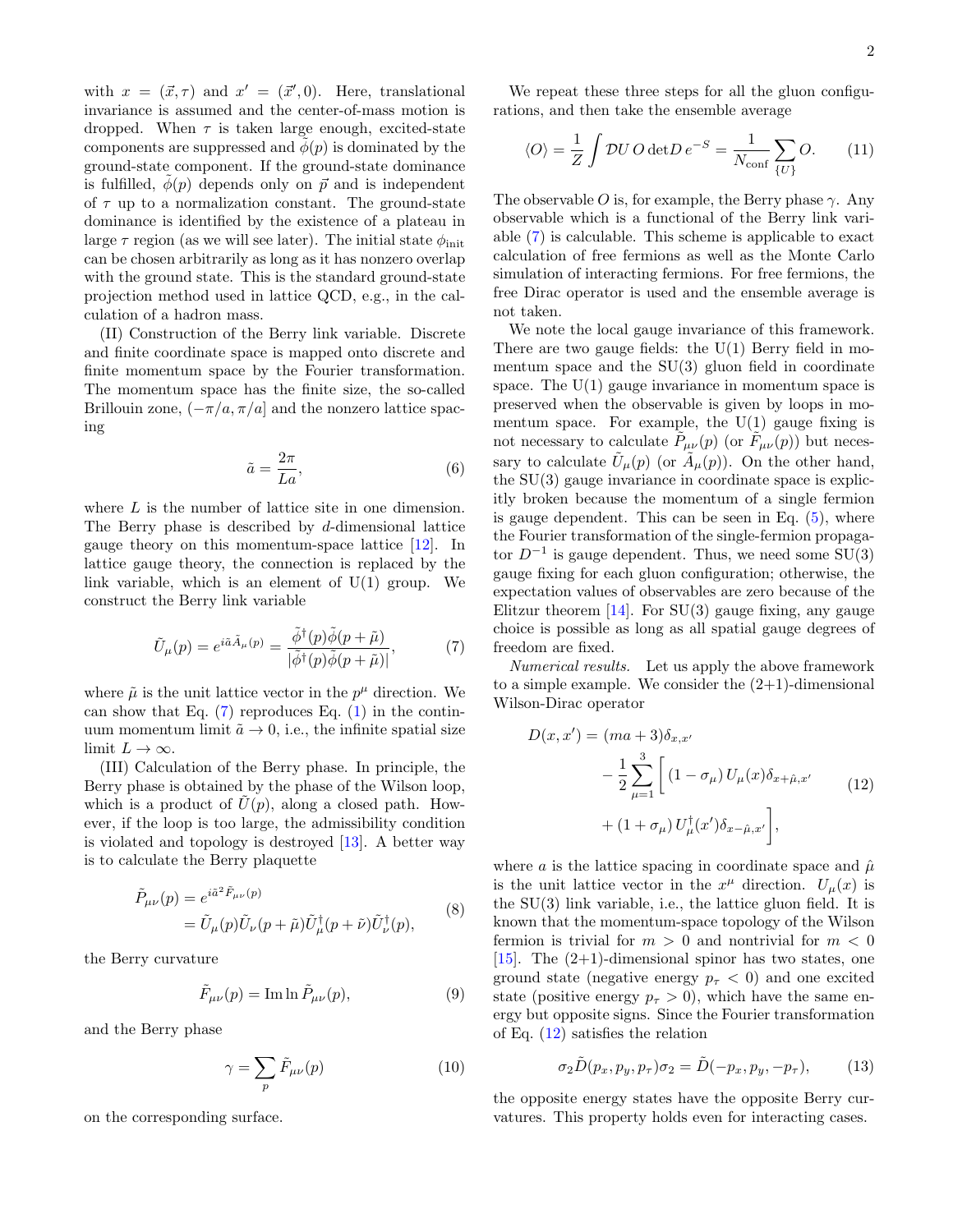

<span id="page-2-0"></span>FIG. 1. Berry curvature  $\tilde{a}^2 \tilde{F}_{xy}(p)$  for  $ma = 0.5$ , which corresponds to  $N = 0$ . The data of free theory at  $\tau/a = 12$ are shown.



<span id="page-2-1"></span>FIG. 2. Berry curvature  $\tilde{a}^2 \tilde{F}_{xy}(p)$  for  $ma = -0.5$ , which corresponds to  $N = 1$ . The data of free theory at  $\tau/a = 12$ are shown.

First we analyze non-interacting cases  $U_{\mu}(x) = 1$ . The lattice volume is  $L_x L_y L_\tau = 16^3$ . The boundary conditions are taken to be periodic in the  $x$  and  $y$  directions and antiperiodic in  $\tau$  direction. The initial state is  $\phi_{\text{init}} = (1, 1)^\top$  $\phi_{\text{init}} = (1, 1)^\top$  $\phi_{\text{init}} = (1, 1)^\top$ . In Figs. 1 and [2,](#page-2-1) we show the Berry curvature  $\tilde{F}_{xy}(p)$  of the free Wilson fermion with  $ma = 0.5$ and  $-0.5$ , respectively. Both in Figs. [1](#page-2-0) and [2,](#page-2-1) we see the peak of the Berry curvature at  $p_x = p_y = 0$ . However, nonzero curvature does not necessarily mean nontrivial topology. The topological order parameter is not the local Berry curvature but the integral of the Berry curvature in whole momentum space

$$
N = \frac{1}{2\pi} \sum_{p} \tilde{F}_{xy}(p). \tag{14}
$$

This quantity is known as the first Chern number, which explains the quantum Hall effect. It must be integer-valued. In Fig. [3,](#page-3-15) we plot the first Chern number  $N$  as a function of imaginary time  $\tau$ . For  $m = 0.5$ , the result is independent of  $\tau$  and thus the Chern number is trivially  $N = 0$ . For  $m = -0.5$ , the result depends on  $\tau$ . For the

Chern number of the ground state, we look at the value in large  $\tau$  region. From the plateau in  $\tau = 10{\text -}15$ , we conclude that the Chern number is  $N = 1$  for  $m = -0.5$ .

Summarizing the results of the calculations, we obtained

$$
N = \begin{cases} 0 & (ma > 0) \\ 1 & (0 > ma > -2) \\ -2 & (-2 > ma > -4) \\ 1 & (-4 > ma > -6) \\ 0 & (-6 > ma) \end{cases}
$$
(15)

The Chern number changes when gapless modes appear. The change of the Chern number is  $\delta N(ma = 0) = 1$ ,  $\delta N(ma = -2) = -3$ ,  $\delta N(ma = -4) = 3$ , and  $\delta N(ma = -1)$  $0$ ) = −1. These values are consistent with the numbers of chiral modes of the Wilson fermion. Note that the result is different from the non-relativistic Wilson-Dirac model [\[15\]](#page-3-14) because the Wilson term in the  $\tau$  direction in Eq. [\(12\)](#page-1-1) gives additional gapless modes.

Next we study interacting cases in the Monte Carlo simulation. The SU(3) link variable  $U_{\mu}(x)$  is generated by the quenched Monte Carlo simulation of the  $(2+1)$ dimensional Wilson gauge action. Although fermion loops are neglected in the quenched approximation, they are inessential for the calculation of the Chern number, and thus the quenched approximation is expected to be valid for this first qualitative application. The lattice coupling is  $\beta = 6/g^2 = 22$  and other parameters are the same as in the non-interacting case. The initial state is  $\phi_{\text{init}} = (1, 1)^\top \text{ (spinor)} \otimes (1, 1, 1)^\top \text{ (color)}.$  The twodimensional Coulomb gauge fixing is numerically performed for the SU(3) link variable. We take the ensemble average

$$
N = \left\langle \frac{1}{2\pi} \sum_{p} \tilde{F}_{xy}(p) \right\rangle. \tag{16}
$$

As shown in Fig. [3,](#page-3-15) the free result and the Monte Carlo data give the same Chern number. This is consistent with the fact that the Chern number is robust against interaction as long as the gap structure is topologically unchanged [\[16\]](#page-3-16). We numerically checked that the result is also robust against the change of simulation parameters, such as the lattice coupling (i.e., discretization) and the lattice size (i.e., finite volume and nonzero temperature).

We comment on one technical question about Fig. [3.](#page-3-15) What is the plateau of  $N = -1$  in  $\tau = 1$ -6? The answer is the excited state. Although the ground-state projection is the conventional one in the hadron mass calculation, there are a few differences. The single-fermion propagator is not invariant under time reversal. The lowest energy state is enhanced in positive  $\tau$  direction and the highest energy state is enhanced in negative  $\tau$  direction. Because of (anti)periodicity, the lowest energy state is dominant in large  $\tau$  region and the highest energy state